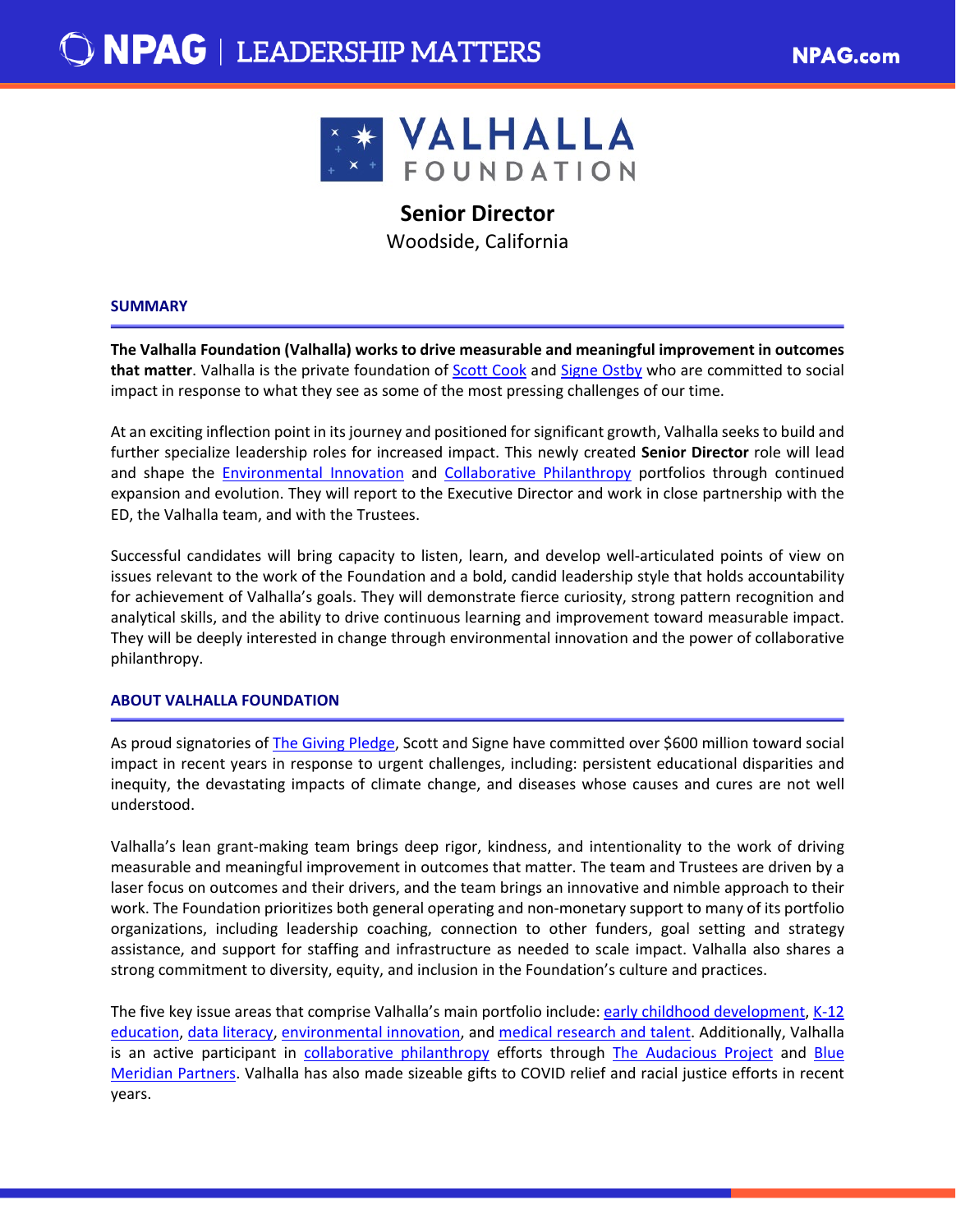## **ENVIRONMENTAL INNOVATION AND COLLABORATIVE PHILANTHROPY**

The new Senior Director will shape the direction of two key portfolios - [Environmental Innovation](https://valhalla.org/environmental-innovation/environmental-defense-fund-air-quality-initiative/) and [Collaborative Philanthropy](https://valhalla.org/collaborative-philanthropy/) – which accounted for approximately \$80M of commitments last year. They will join a remarkably innovative, close-knit leadership team and enjoy an extraordinary opportunity to shape investments in solutions to persistent, urgent challenges we face as a global community.

**Environmental Innovation**: Valhalla's goal is to reduce the damage that methane and greenhouse gas accelerants do to our climate and to reduce the number of deaths and illnesses from pollutants, particularly air pollutants. To this end, Valhalla funds efforts to reduce methane emissions, improve air quality, and improve climate-smart agriculture. In these areas, Valhalla has funded several of the [Environmental Defense](https://www.edf.org/)  [Fund'](https://www.edf.org/)s efforts to improve the measurement of emissions and pollutants, identify their source, and catalyze action to remove or reduce those sources' negative impact. In recent years, Valhalla has expanded its portfolio to support the work of [Woodwell Climate Research Center](https://www.woodwellclimate.org/) and [At One Ventures,](https://www.atoneventures.com/) and there is enthusiasm to grow the portfolio further.

**Collaborative Philanthropy**: Valhalla invests in collaborative philanthropy platforms in order to invest more effectively and efficiently in innovative organizations and connect with other philanthropies to share learning. Valhalla has made grants to more than a dozen high potential organizations through the Audacious [Project](https://www.audaciousproject.org/) (including Waterford Upstart, One Acre Fund, and Thorn) and is also a General Partner in Blue [Meridian](https://www.bluemeridian.org/) Partners. Going forward, there is enthusiasm to identify a handful of additional collaborative philanthropy platforms to invest in.

## **THE OPPORTUNITY**

Through data-informed recommendations and open dialogue, the Senior Director will advance the desired results of the Foundation. They will shape the future direction and growth of the environmental innovation and collaborative philanthropy portfolios, in collaboration with the ED and Trustees. They will build on learning and innovation to date, and be responsible for the following:

**Learning and Shaping Strategy**: The Senior Director will identify and synthesize the most important data, insights, and learnings from portfolio organizations and across the environmental innovation and collaborative philanthropy portfolios and find opportunities to share them across the team and with the Trustees. Further, they will make recommendations for how to evolve the strategies in each portfolio based on these insights and lessons learned.

**Driving Results with Portfolio Organizations**: The Senior Director will lead the relationship with portfolio organizations – assessing their performance; understanding their challenges and opportunities; and – most importantly – influencing the decisions of leaders in ways that improve results.

**Leading Diligence and Making Grant Recommendations**: The Senior Director will lead diligence on new investment opportunities and reinvestments as new rounds of funding are raised. The Senior Director will present recommendations on whether to invest and why, the appropriate grant amount and structure, and the key risks associated with investment.

**Field Leadership**: As a representative of Valhalla in these two portfolios, the Senior Director will build and steward relationships with content experts, field leaders, and funders and influence these key stakeholders through collaboration, dialogue, and written communication.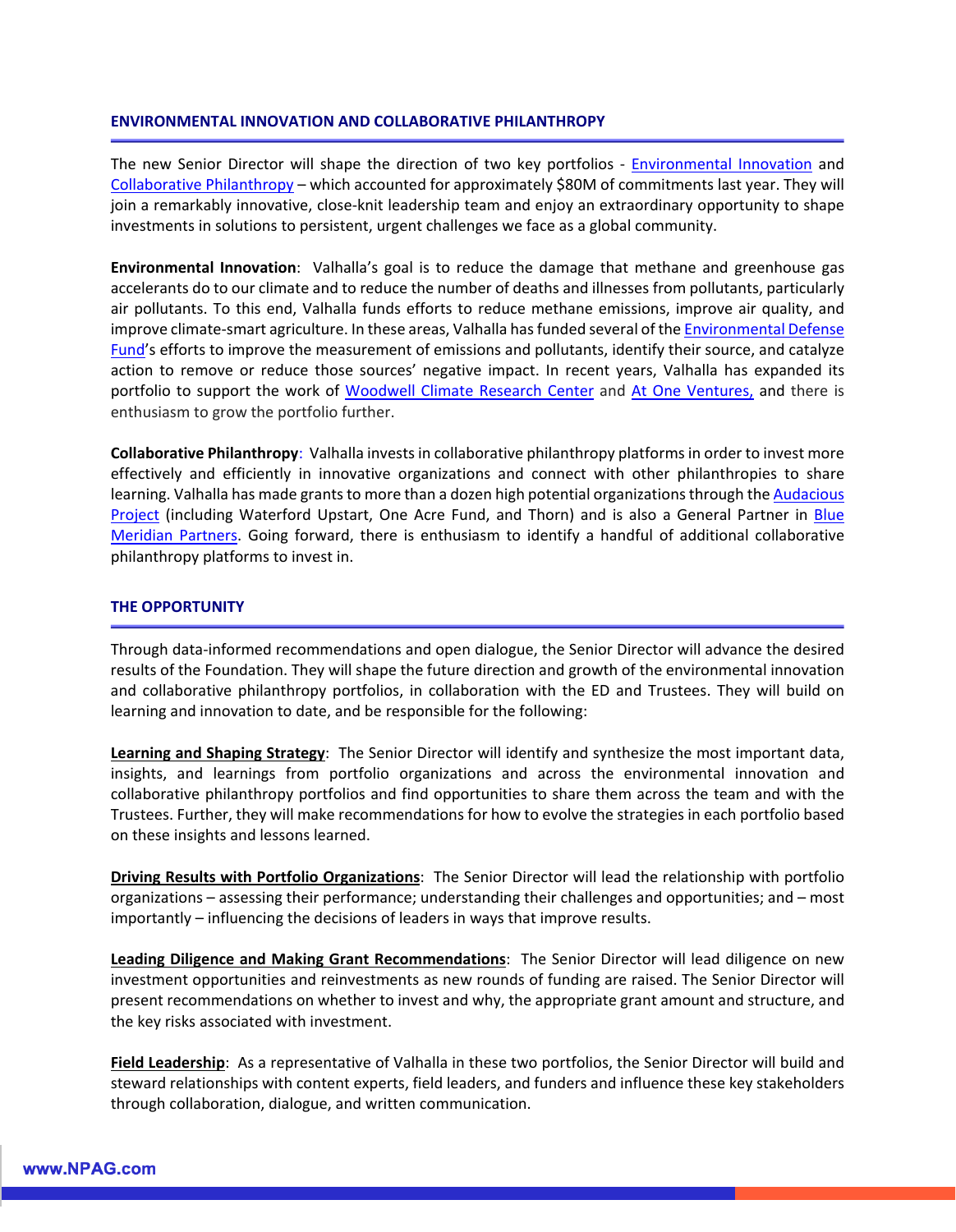#### **CANDIDATE PROFILE**

Strong candidates will bring capacity to listen, learn, and develop well-articulated points of view on issues relevant to the work of the Foundation and a bold, candid leadership style that holds accountability for achievement of Valhalla's goals. They will demonstrate boundless curiosity and a love of learning, strong pattern recognition and analytical skills, and the ability to drive continuous learning and improvement toward measurable impact. Technical and other content expertise related to environmental innovation and collaborative philanthropy are desirable but not required. While no one candidate will embody all the qualifications enumerated below, successful candidates will possess many of the following professional and personal abilities, attributes, and experiences:

## **Strategic Leadership and Coaching**

- Proven track record of accelerating leaders' progress toward ambitious goals by identifying opportunities, challenges, and solutions, and influencing leaders' actions.
- Active listening and learning orientation, willingness to question assumptions and vet ideas with rigorous inquiry.
- Judgment to know when to take the lead and when to position, partner, or consult with the ED and/or Trustees in the course of the work.
- Ability to gather input, act on feedback, and make appropriate but potentially difficult recommendations.

#### **Communication and Relationship Skills**

- Superb written communication skills articulating clear and succinct recommendations backed up by the most important data and rationale.
- Superb oral communication skills that compellingly present Valhalla's priorities to a range of constituents and stakeholders, including Trustees, in a manner that convinces and inspires.
- Capacity to effectively communicate, cultivate, and nurture relationships with a range of constituents and stakeholders.

## **Strong Analytical Skills and Sound Judgment**

- Demonstrated ability to analyze data and research and appropriately assess impact, growth trajectory, financial sustainability, leadership and team strength, organizational capacity, and other key success factors of high-potential portfolio organizations.
- Ability to process new information quickly and make sound recommendations by synthesizing and deriving important insights and identifying strengths, weaknesses, and assumptions.

## **Personal Qualities and Characteristics**

- Demonstrated passion for social impact.
- Ability to build trust, invest in relationships, and facilitate effective two-way feedback.
- Entrepreneurial approach that thrives in a fast-paced environment.
- Desire to be part of both high-level strategy and detail-oriented execution.
- Maturity and self-awareness to know when to lead and how to support the leadership of others.
- Respect for and support of the Trustees' vision and desired impact.